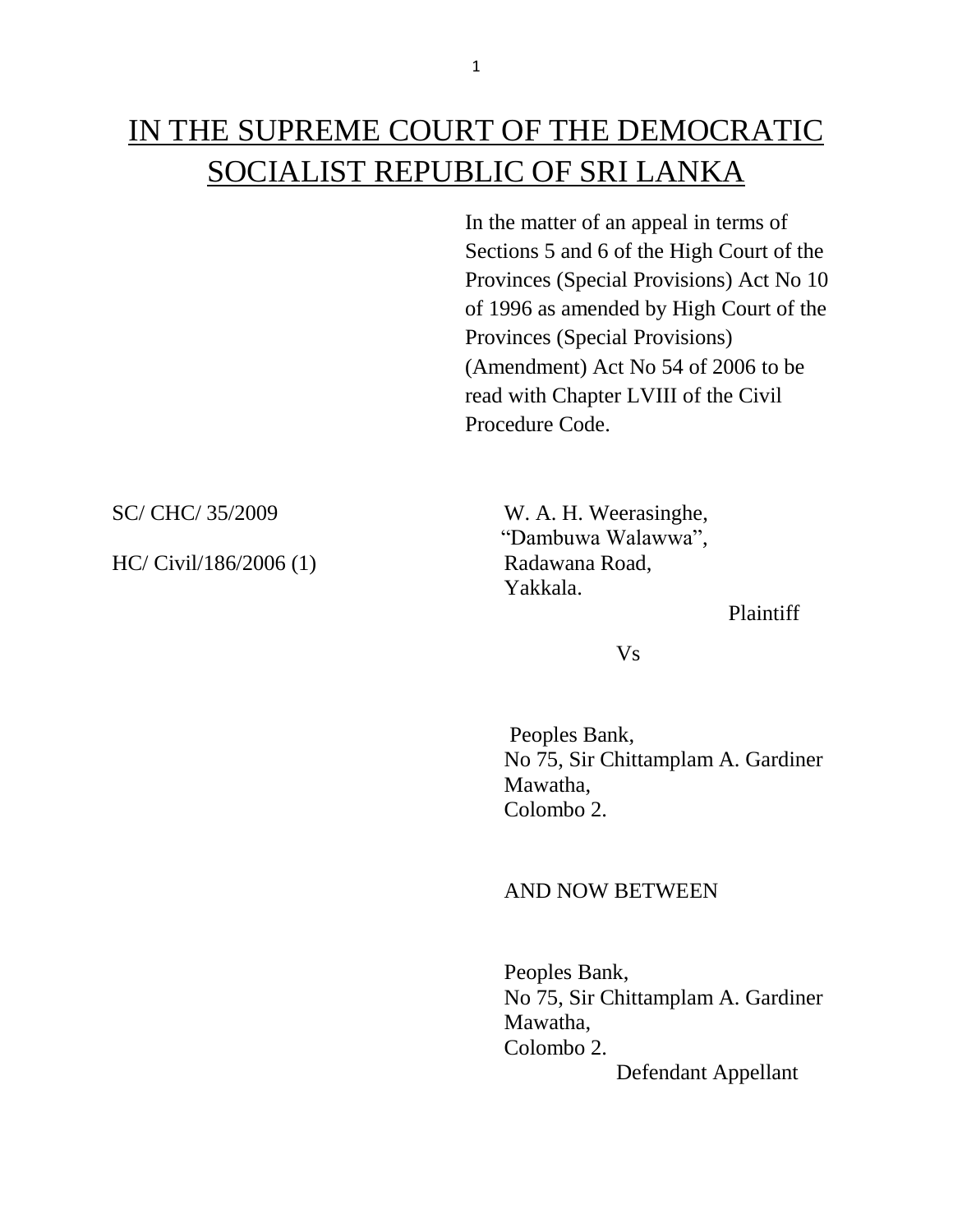**Vs.**

W. A. H. Weerasinghe, "Dambuwa Walawwa", Radawana Road, Yakkala.

Plaintiff Respondent

| <b>BEFORE</b>                 |                | SISIRA J. DE ABREW, J.                                                                                   |
|-------------------------------|----------------|----------------------------------------------------------------------------------------------------------|
|                               |                | UPALY ABEYRATHNE, J.                                                                                     |
|                               |                | K. T. CHITRASIRI, J.                                                                                     |
|                               |                |                                                                                                          |
| COUNSEL                       |                | S.A. Parathalingam PC with Kushan De<br>Alwis PC, and Kawshalya Nawaratne for the<br>Defendant Appellant |
|                               |                | M. H. M. Morais for the Plaintiff<br>Respondent                                                          |
| <b>WRITTEN SUBMISSION ON:</b> |                | 03.10.2012 (Defendant Appellant)                                                                         |
|                               |                | 13.08.2012 (Plaintiff Respondent)                                                                        |
| <b>ARGUED ON</b>              | $\ddot{\cdot}$ | 18.01.2017                                                                                               |
| <b>DECIDED ON</b>             |                | 07.04.2017                                                                                               |

# UPALY ABEYRATHNE, J.

The Plaintiff Respondent (hereinafter referred to as the Respondent) instituted the action against the Defendant Appellant (hereinafter referred to as the Appellant) in the District Court of Gampaha seeking a judgment directing the Appellant bank to credit a sum of Rs. 17.5 million together with the interest thereon to the Respondent's joint savings account at the Appellant Bank's,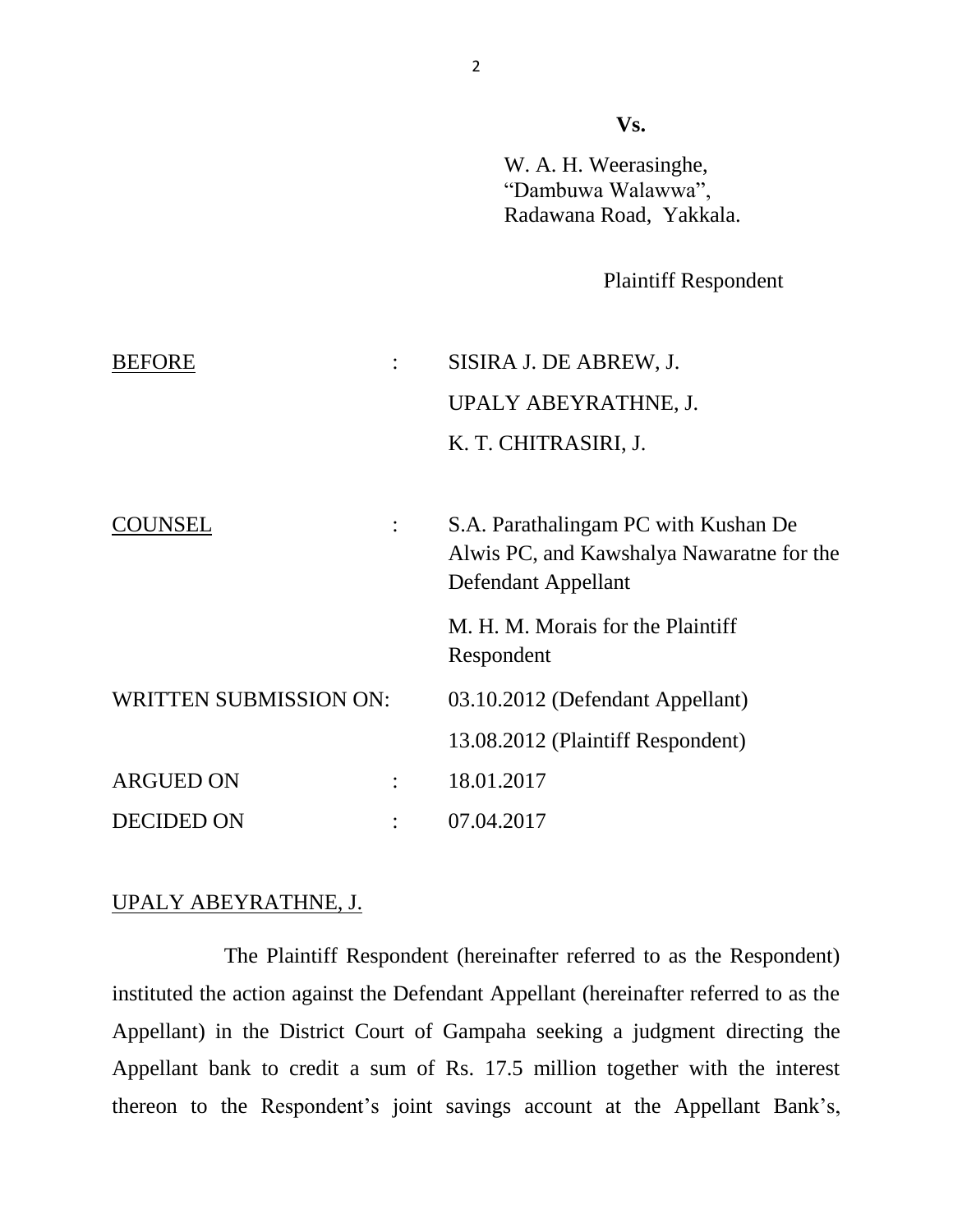Gampaha Branch. As averred in the plaint the facts relevant to the case can be briefly summarised as follows;

On 06.11.1998 the Respondent and a person by the name D. M. Peiris had opened a joint savings account bearing No 00262071327831 at the Gampaha branch of the Appellant's Bank by depositing a sum of Rs. 54,000,000/- (Fifty-Four Million). Thereafter, on 16.11.1998 and 09.12.1998, the Respondent together with the said D. M. Peiris had withdrawn the sums of Rs. 5,000,000/- and Rs. 7,500,000/- from the said joint account respectively. Said D. M. Peiris had died on 30.11.2000.

The Respondent specifically averred that excluding the said two withdrawal of money from the said joint savings account, said Peiris, prior to his death, had not withdrawn any money from the said bank account. On 07.01.1999, the Respondent was informed by one H. S. Perera who was an employee of the Gampaha branch that he had received a letter from said D. M. Peiris requesting to withdraw a sum of Rs. 20,000,000/-. Consequent to the said information, the Respondent had met immediately the Manager of the Gampaha branch and he had been informed that, said Peiris, by his letter dated 15.11.1998, had requested the Gampaha branch to transfer a sum of Rs. 17,500,000/- from the said joint savings account to an account opened at the Headquarters' branch of the Appellant Bank.

The Respondent has averred that said D. M. Peiris, prior to his death, had not opened an account at the Headquarters' branch of the Appellant bank and said Peiris by a letter dated 08.01.1999 had informed the said facts to the Manager of the Gampaha branch. He has further averred that the senior manager of the Headquarters branch by a letter dated 26.02.1999 and also the Regional Head Office by a letter dated 28.02.2001 had informed the Respondent that his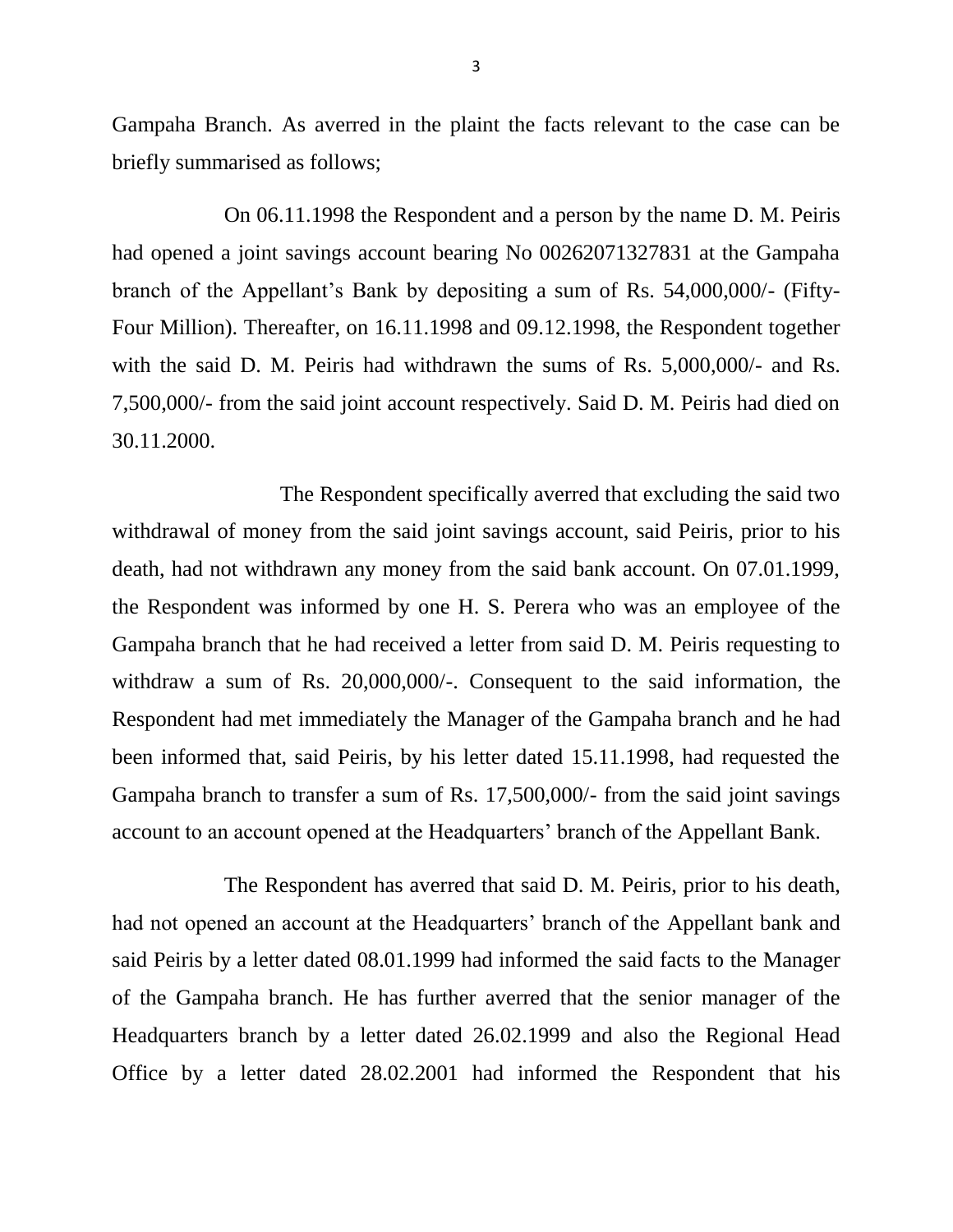complaint is being investigated and the Respondent would be informed of the outcome of the said investigation.

On 13.01.1999, the Respondent had lodged a complaint at the Criminal Investigation Department (CID) and the CID had instituted the action bearing No. 54871/B in the Magistrate's Court of Gampaha. On 14.07 1999, the learned Magistrate had directed the Examiner of Questioned Documents (EQD) to examine the signature of said D. M. Peiris on the cheques and documentation pertaining to this matter and also a similar incident of withdrawal of money from an account held by said Peiris in Hong Kong and Shanghai Banking Corporation (HSBC) and to submit a report to the court. According to the report of the EQD dated 30.11.1999 the signatures on the letters dates 15.11.1998 and 07.01.1999 differed to that of said Peiris's signature.

The Respondent in their pleadings has averred that the procedure followed by Gampaha branch of Appellant's bank in transferring a sum of Rs. 17.5 million from the joint account to an account claimed to be opened by said Peiris at Headquarters branch, had been negligent, unsatisfactory and against the banking practice and principles.

The Respondent has further averred that the name of the said D. M. Peiris was not in the pass book of the said account claimed to be opened by said Peiris at the Headquarters branch of the Appellant's bank and said Peiris had never disclosed the Respondent as to who the partner of the said joint saving account was or about an account opened at the Headquarters branch.

The case proceeded to trial on 25 issues. During the pendency of the trial before the District Court of Gampaha objections had been raised on the jurisdiction of the District Court to hear and conclude the case and upon an appeal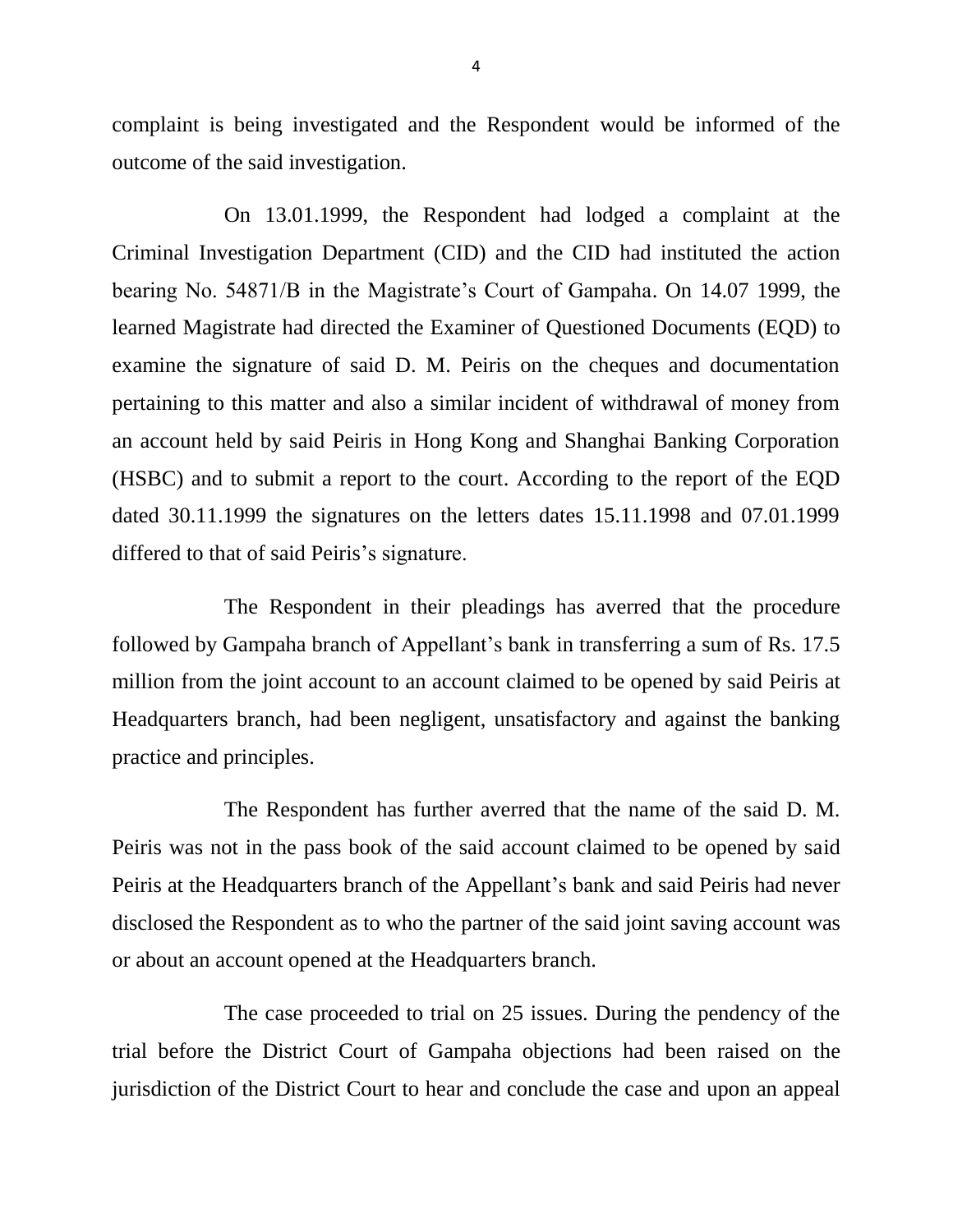from the order of the learned District Judge on the issue of jurisdiction, the Court of Appeal had directed to transfer the case to the Commercial High Court holden at Colombo. The Commercial High Court has delivered a judgment in favour of the Respondent. Being aggrieved by the said judgment dated 25.09.2009 the Appellant has appealed to this court. In paragraph 10 (a) (b) and (c) of the petition of appeal dated 20.11.2009 the Appellant has set out the following questions of law for the consideration of this court.

- 10 (a) Has the learned Commercial High Court Judge misdirected herself in law in holding that the claim and the cause of action had arisen out of a breach/violation of a written contract?
	- (b) Has the leaned trial judge erred in law in holding that there is a written contract between the plaintiff and the defendant in existence notwithstanding that no such agreement had been produced in court or the existence of such written agreement had been recorded as an admission between the parties?
	- (c) In any event, has the learned Judge erred in law in holding that the cause of action of the Plaintiff Respondent is not prescribed in law?

I now deal with the question of prescription. The learned counsel for the Appellant submitted that at the trial the Respondent had testified that he came to know about the alleged transfer of monies in a sum of Rs. 17,500,000/- had been taken place on 07.01.1999 and the Manager informed him that the entire amount would be paid back to them. Also, the Respondent has admitted that the action had been instituted on  $20^{th}$  Of May 2002, 03 years after the alleged transfer of money.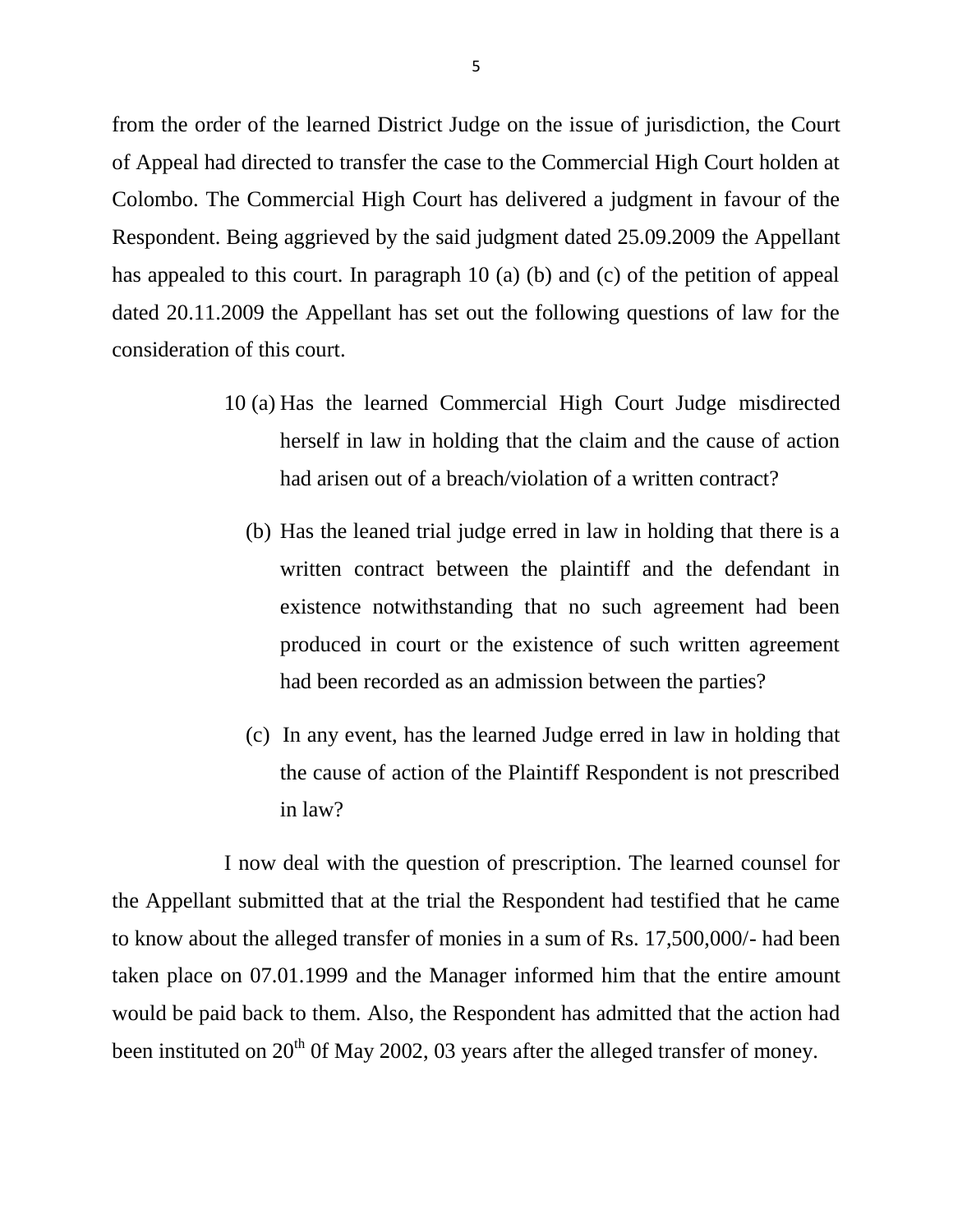In this regard the Appellant relied upon the Section 9 and 10 of the Prescription Ordinance No. 22 of 1871. Sections 9 and 10 of the Prescription Ordinance read thus;

- 9. No action shall be maintainable for any loss, injury or damage unless the same shall be commenced within two years from the time when the cause of action shall have arisen.
- 10. No action shall be maintainable in respect of any cause of action not herein before expressly provided for, or expressly exempted from the operation of this Ordinance, unless the same shall be commenced within three years from the time when such cause of action shall have accrued.

On the other hand, the Respondent contended that the cause of action falls within the ambit of Section 6 of the Prescription Ordinance and in terms of said Section, the action of the Respondent against the Appellant is not prescribed in law. Section 6 of the Prescription Ordinance reads thus;

> 6. No action shall be maintainable upon any deed for establishing a partnership, or upon any promissory note or bill of exchange, or upon any written promise, contract, bargain or agreement, or other written security not falling within the description of instrument set forth in Section 5, unless such action shall be brought within six years from the date of the breach of such partnership deed or of such written promise, contract, bargain, or agreement, or other written security, or from the date when such note or bill shall have become due, or of the last payment of interest thereon.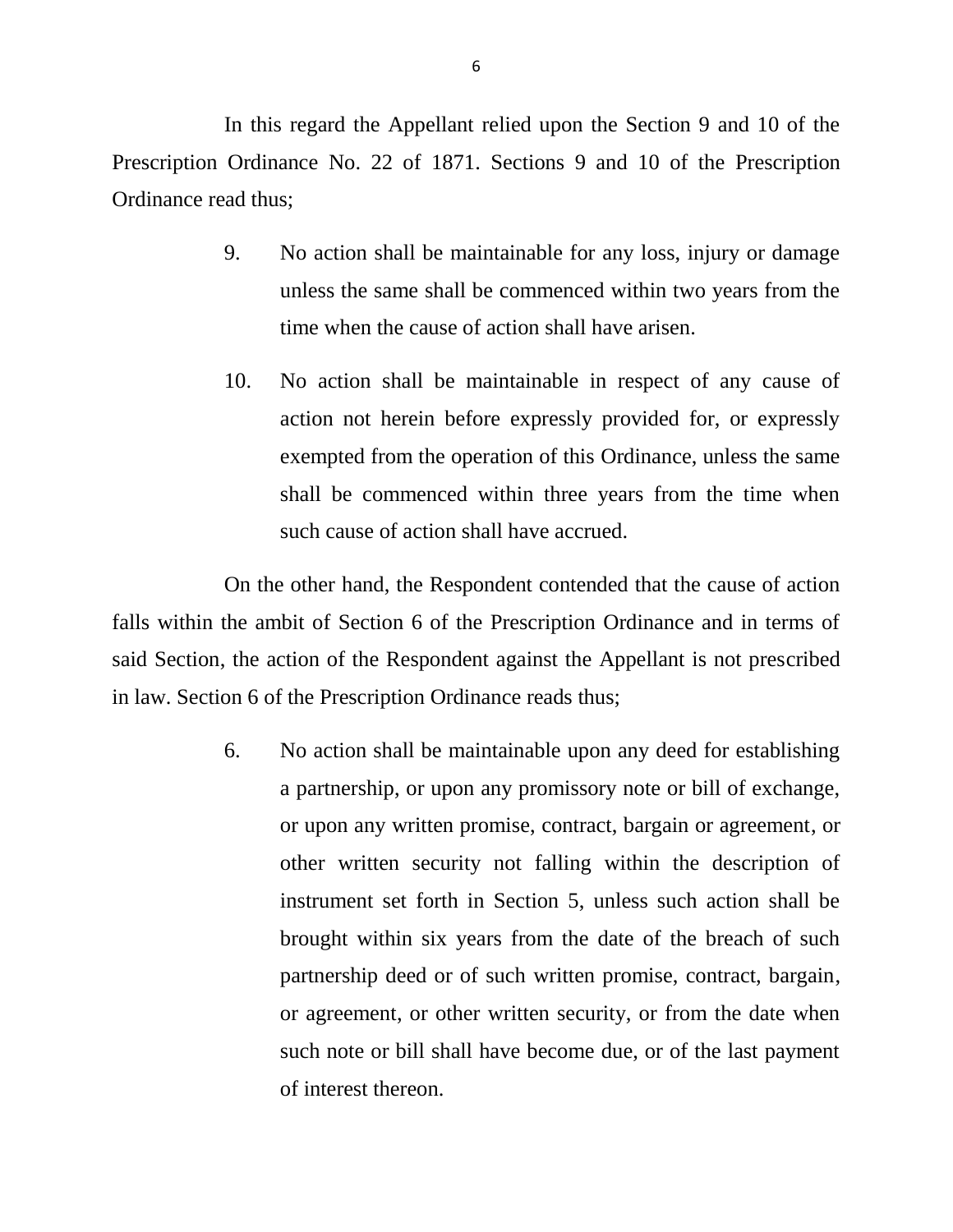It is clearly seen from Section 6 of the Prescription Ordinance that certain agreements which are in writing, are covered by the provisions contained therein. Such agreements are as follows;

- A deed for establishing a partnership,
- Any promissory note or bill of exchange,
- Any written promise, contract, bargain or agreement,
- Other written security not falling within the description of instrument set forth in Section 5,

It is seen from the aforesaid circumstances that the requirement in terms of Section 6 is that the instrument in question should be in writing and if not such transaction will not fall within the scope of Section 6 of the Prescription Ordinance.

The Appellant had admitted the said joint account the Respondent had with the Appellant bank at Gampaha branch and on 06.11.1998, they deposited a sum of Rs. 54,000,000/- (Fifty-Four Million) to the credit of the said account. Also, admitted as averred by the Respondent, the withdrawal of money from the said account at two occasions by the Respondent and said D. M. Peiris.

In banking transactions, the word "deposit" means a customer crediting money into an account maintained at a bank and the word "withdrawal" means debiting money of account maintained at a bank. From a legal and financial accounting viewpoint, the word "deposit" is used by the banking industry in financial statements to describe the liability owed by the bank to its depositor, and not the funds that the bank holds as a result of the deposit, although shown as [assets](https://en.wikipedia.org/wiki/Asset) of the bank. Subject to the limitations imposed by the terms and conditions of such account, the account holder (customer) retains the right to have the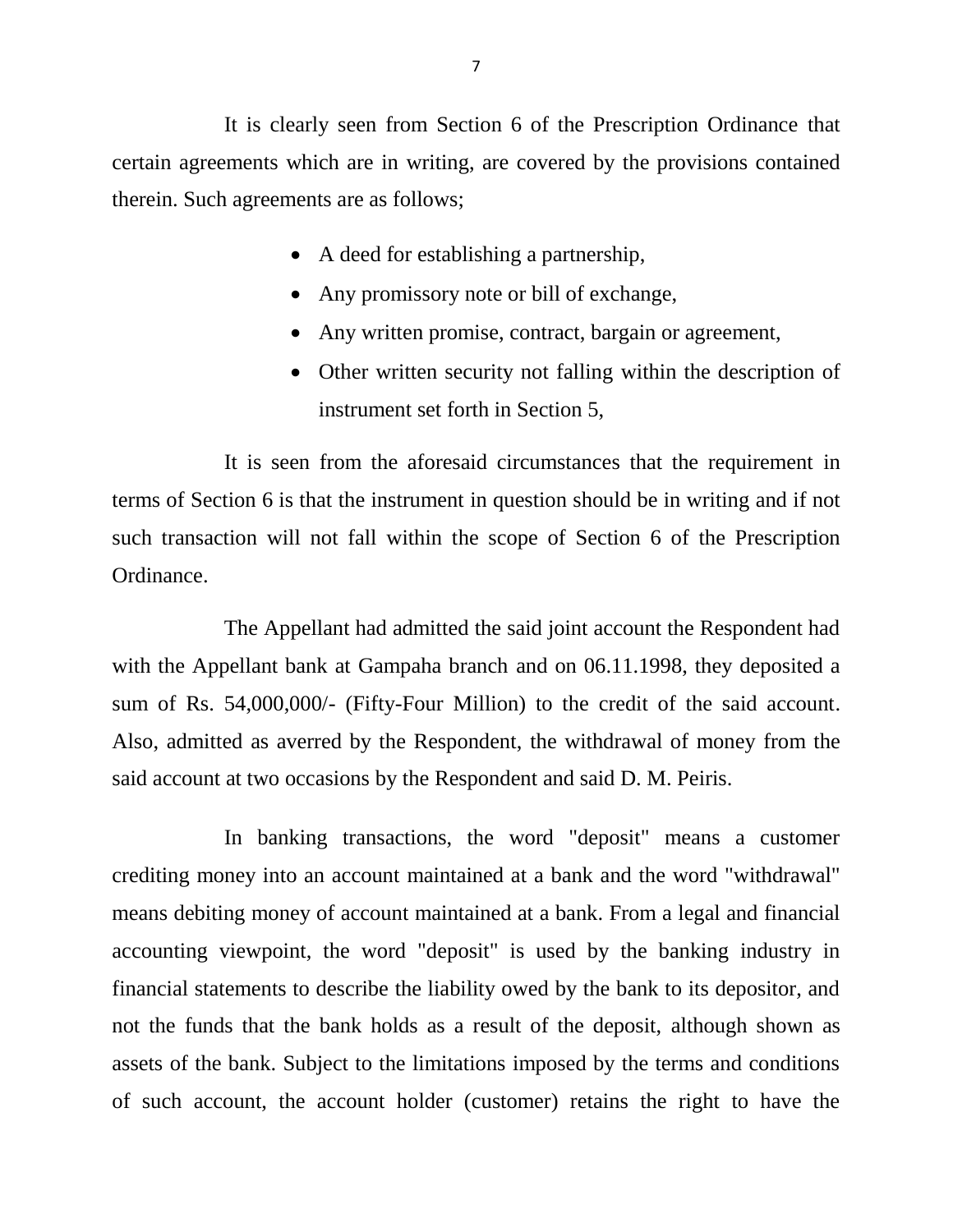deposited money repaid on demand made by him. The terms and conditions may specify the methods by which a customer may move to withdraw out of the account, e.g., by cash, [cheque,](https://en.wikipedia.org/wiki/Cheque) transferring, or other method. According to the bank procedure money deposited into an account with a bank remain as an amount that the bank has borrowed from its depositor and thereby has contractually obliged itself to repay the customer according to the terms of the agreement.

In the case of Perera vs. John Appuhamy (1950) 51 NLR 308 (43 CLW 58) it was held that "Where in a deed of sale there is a recital that the full consideration has been paid and there is no statement in the attestation from which any promise or undertaking on the part of the vendor can be gathered, an action brought to recover an alleged balance of the consideration is prescribed in three years. The cause of action, in such a case, arises not upon a written contract but upon a simple money debt." Nagalingam J. observed that "Before it could be said that the action falls under section 6 of the Ordinance, it must be shown that the action is based upon a written promise or contract."

In the above context, I hold that the cause of action of the Respondent falls within the ambit of Section 6 of the Prescription Ordinance and therefore the learned High Court Judge is correct in holding that the cause of action of the Plaintiff Respondent is not prescribed in law.

At the trial the parties had admitted that the Plaintiff Respondent along with one D. M. Peiris had opened a joint savings account No. 00262071327831 at the People's Bank Regional Office, Gampaha, on 06.11.1998 and deposited a sum of Rs. 54,000,000/- (Fifty-Four Million) and thereafter they had withdrawn a sum of Rs 5, 000,000/- (Five Million) on 16.11.1998 and a sum of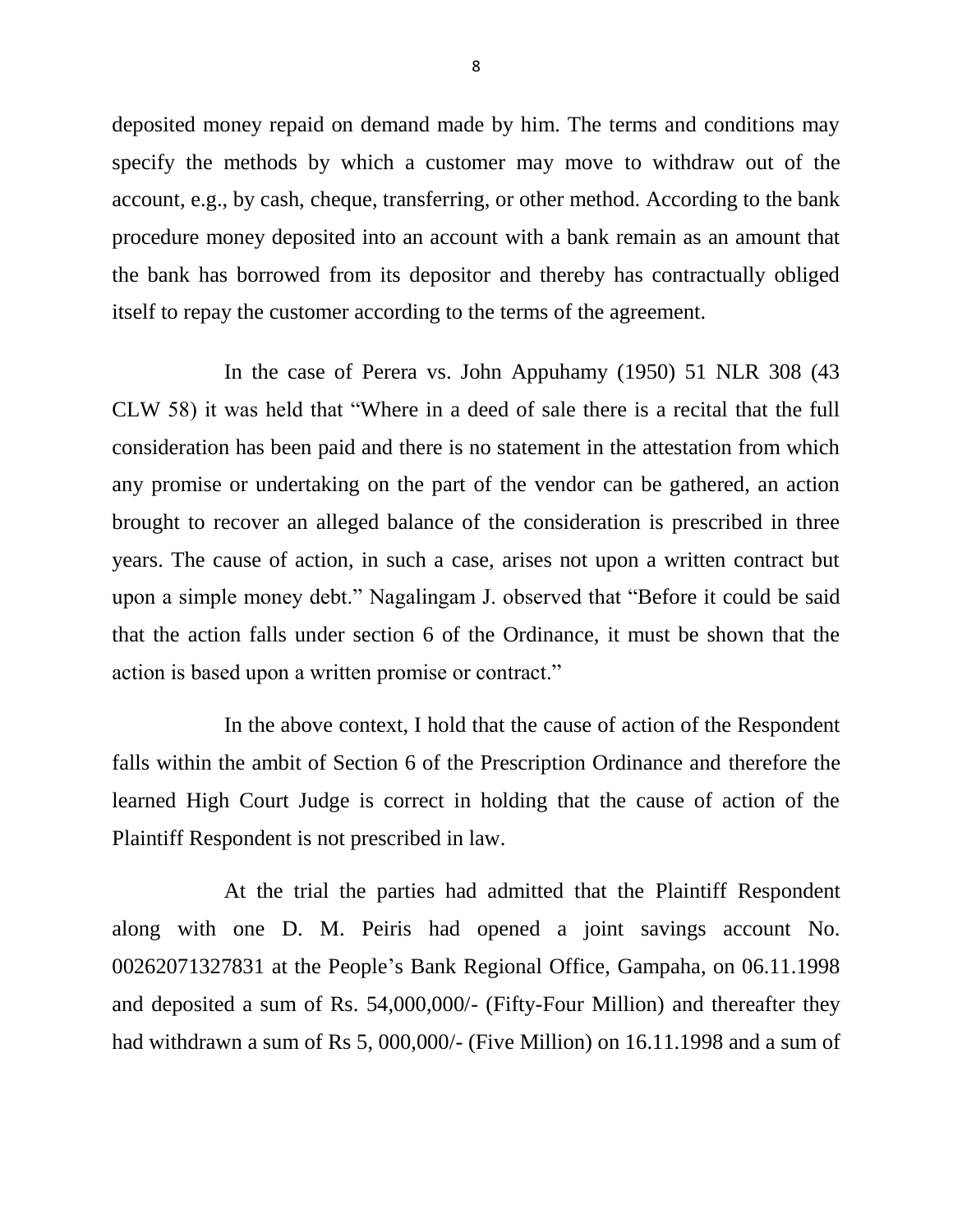Rs. 7,500,000/- (Seven decimal Five Million) on 09.12.1998 from the said savings account.

Subsequent to the said two transactions the Appellant Bank had transferred a sum of Rs 17,500,000/- from the said joint account at the Gampaha Branch to an account of said D. M. Peiris maintained at the Head Quarters Branch of the Appellant's Bank. The Plaintiff Respondent averred that said transfer of money has been done unsatisfactorily and negligently and against the accepted bank practice by the Appellant. At the trial the Appellant had not led any evidence to establish that the bank had not acted unsatisfactorily and negligently and against the accepted banking practices in transferring the money from the Respondents account to an account opened at the Head Quarters Branch of the Appellant's bank.

The Respondent has led evidence and has produced documents through the witnesses to prove the facts that;

- On 06.11.1998 the Respondent and a person called D. M. Peiris had opened a joint savings account bearing No 00262071327831 at the Gampaha branch of the Appellant's Bank by depositing a sum of Rs. 54,000,000/- (Fifty-Four Million),
- On 16.11.1998 and 09.12.1998, the Respondent together with the said D. M. Peiris had withdrawn the sums of Rs. 5,000,000/- and Rs. 7,500,000/- from the said joint account respectively,
- Said D. M. Peiris had died on 30.11.2000
- **Prior to his death, said D. M. Peiris had not opened an account at the** Headquarters' branch of the Appellant bank,
- Acting upon a letter dated 15.11.1998, the Gampaha branch had transferred a sum of Rs. 17,500,000/- from the said joint savings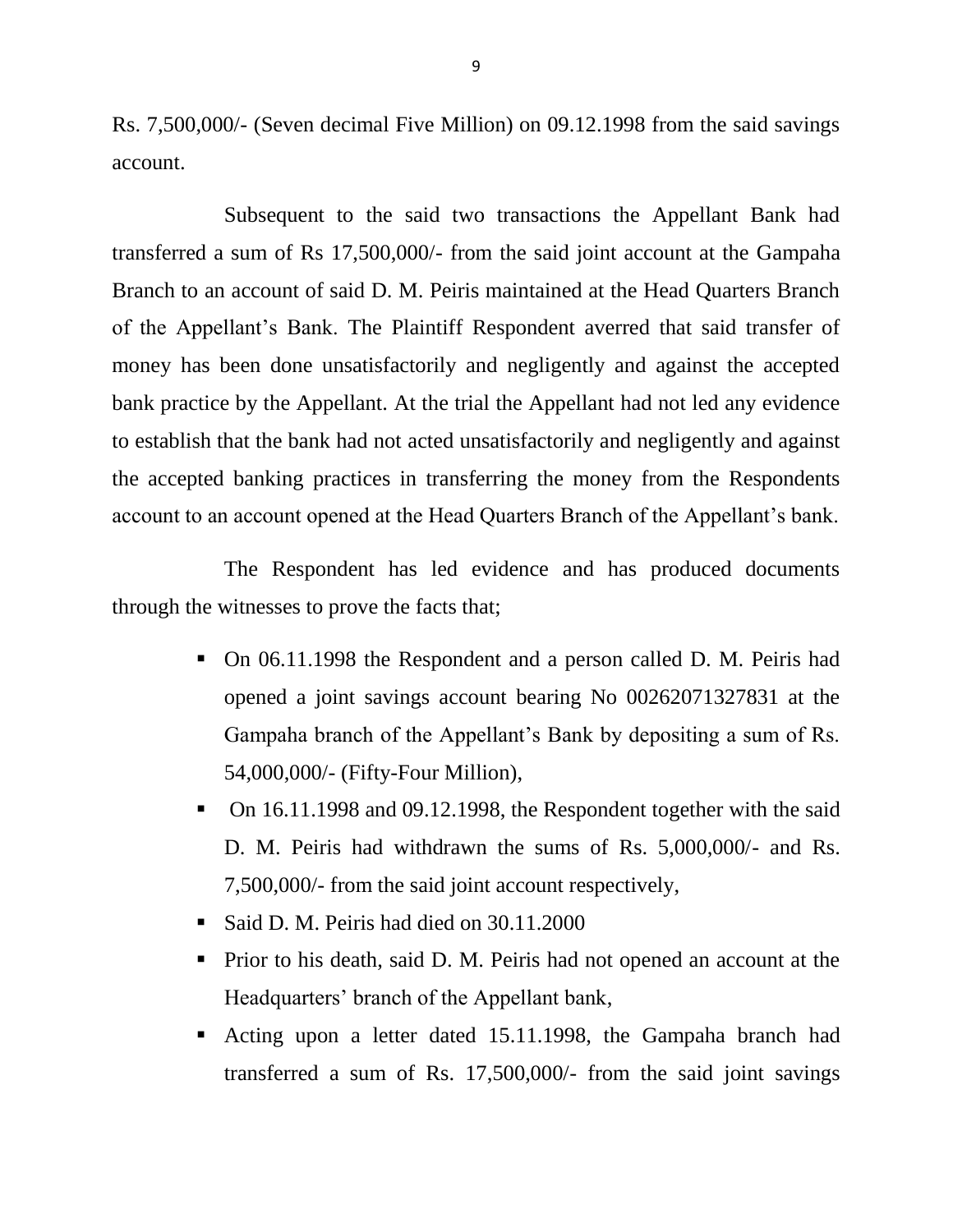account to an account opened at the Headquarters' branch of the Appellant Bank,

- Said letter dated 15.11.1998 had not been sent by said D. M. Peiris,
- According to the report of the EQD dated 30.11.1999 the signatures on the said letter dated 15.11.1998 and also a letter dated 07.01.1999 differed to that of said D. M. Peiris's signature,
- In evidence the Respondent has stated that when he received information about the fraud on 07.01.1999, he met the Manager of the Gampaha branch of the Appellant's bank and the Manager consoled him by stating that the total amount would be paid to him.

The Appellant has not made any attempt to contradict the evidence led by the Respondent or to deny the said position by leading evidence on his behalf. Evidence should have been led to establish that the bank acted satisfactorily and diligently and according to the accepted banking practices in transferring the money from the Respondents' account to an account opened at the Head Quarters Branch of the Appellant's bank. It is well accepted practice in banking transactions to compare the signatures of customers, who are dealing with the bank, with the signature placed on the specimen signature card maintained by the bank. Hence the Appellant must establish that its officers followed the said practice by comparing the alleged signature of said D. M. Peiris with the signature he had placed on the specimen signature card. But the Appellant has not made any attempt to call the bank officers who were responsible to the transfer of money, in order to prove that they compared the signatures of the author of the letters produced marked P 6 and P 8 with the signature placed on the specimen signature card marked P 8a in order to identify the genuineness of the said documents.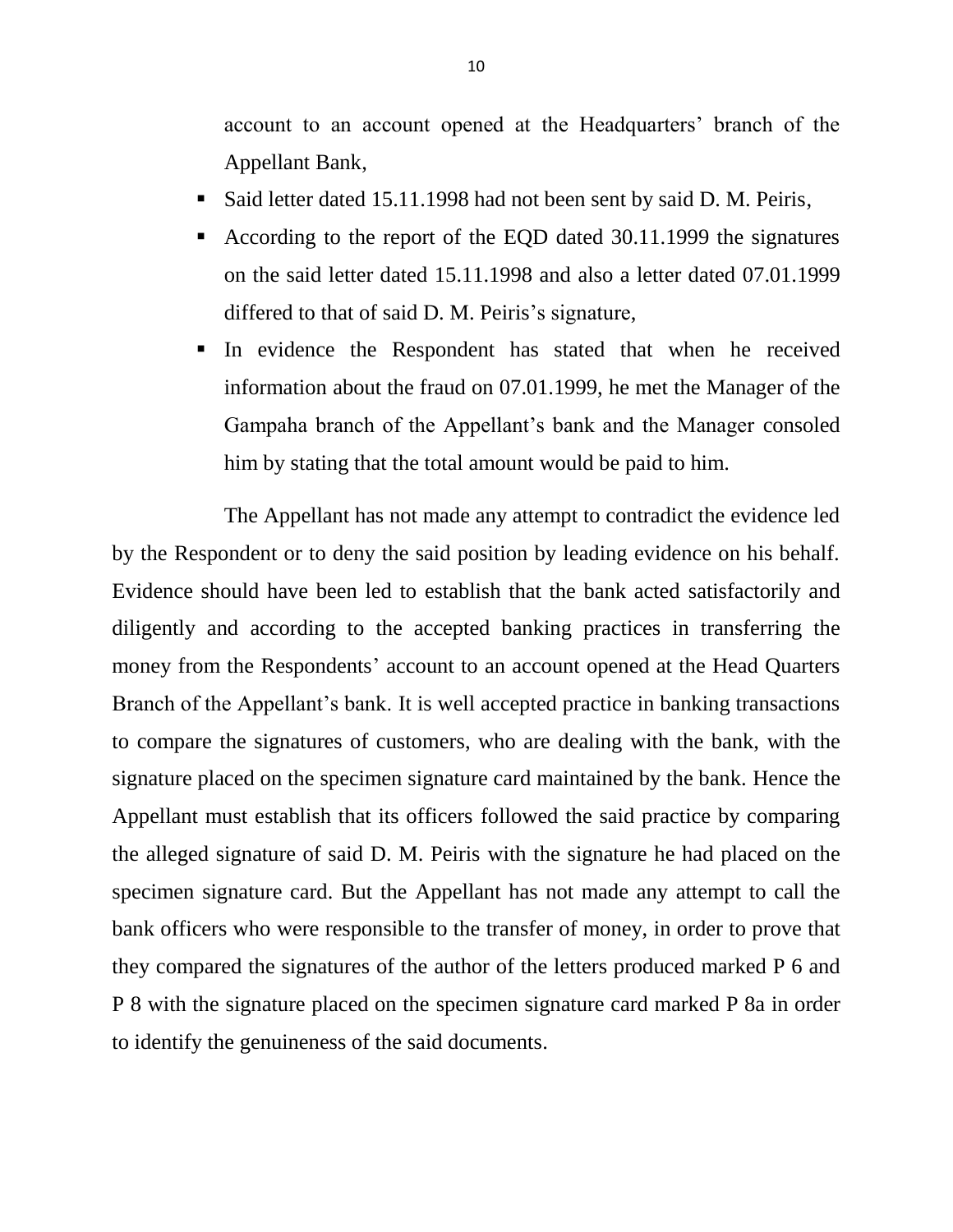Furthermore, the signature card P 8a dated 06.11.1998 contained specific instructions that "do not pay money without the approval of the Senior Manager". The Appellant has not made any attempt to prove that the officers who dealt with the task of transferring of money obtained the approval of the Senior Manager prior to transferring of money to the Head Quarters Branch. Thereby the Appellant has failed to prove that the Appellant bank has acted satisfactorily and diligently and according to the accepted banking practices.

In the absence of such evidence against the position established by the Respondent at the trial, the balance of probabilities is in favour of the Respondent. In the circumstances, I see no error in the judgment of the learned High Court Judge in holding in favour of the Respondent. Hence, I dismiss the appeal of the Appellant with costs.

*Appeal dismissed.*

Judge of the Supreme Court

SISIRA J. DE ABREW, J.

I agree.

Judge of the Supreme Court

#### **K.T. CHITRASIRI J.**

I had the opportunity of reading the draft judgment of Upaly Abeyrathne J and I have no reason to disagree with his decision to dismiss this appeal. Having read the draft judgment, I thought it is necessary to express my views as well on the questions of law that are to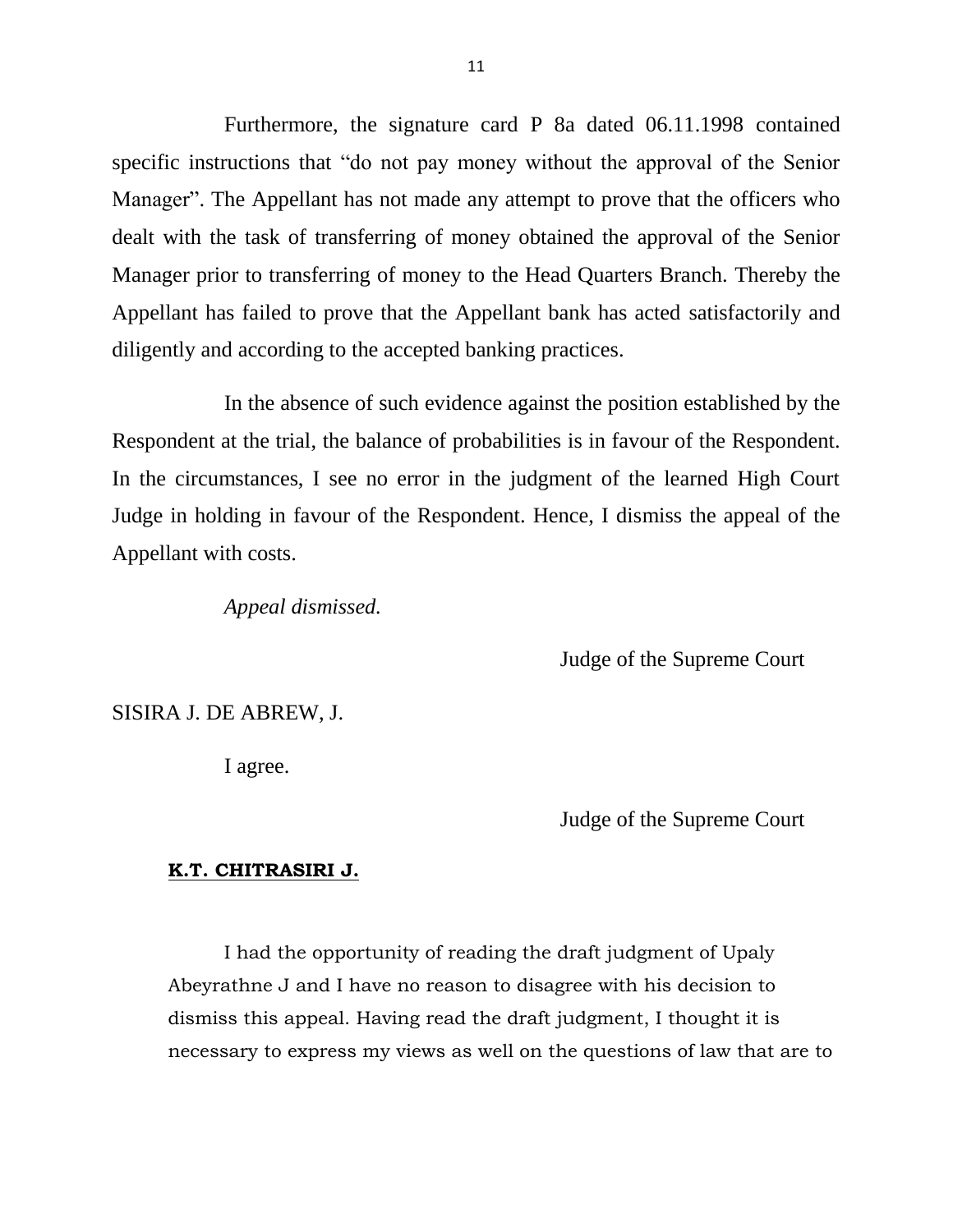be answered by this Court. Basically, those questions of law have two limbs and they are as follows.

- Whether there was any breach/violation of the terms and conditions of **a written contract**? and
- $\triangleright$  Whether the cause of action of the plaintiff is prescribed?

Contention of the learned President's Counsel for the defendantappellant was that; unless the plaintiff-respondent establishes an existence of a written agreement between the parties, he could not have maintained this action since it is the Section 6 of the Prescription Ordinance that allows filing action within 6 years when counted from the date on which the cause of action has arisen. Such a contention was advanced since the date of filing of this action is a date after 3 years from the date on which the cause of action had alleged to have arisen.

In the plaint filed on  $21$ <sup>st</sup>May 2002, it is stated that the plaintiffrespondent and one D.M. Pieris had opened and maintained a joint account in Gampaha branch of the appellant bank namely, the Peoples Bank since 06.11.1998. Authority to withdraw money from the said account had been given to both the plaintiff-respondent and to D.M. Pieris. Accordingly, those two individuals had withdrawn different sums of moneys from that account from time to time.

On 07.01.1999, the appellant had received information to the effect that a request had been made to transfer Rs.17.5 million to an account alleged to have been opened by D.M. Pieris who is now deceased, at the headquarter branch of the same People's Bank, from his joint account held and maintained at the Gampaha branch. Upon receiving the said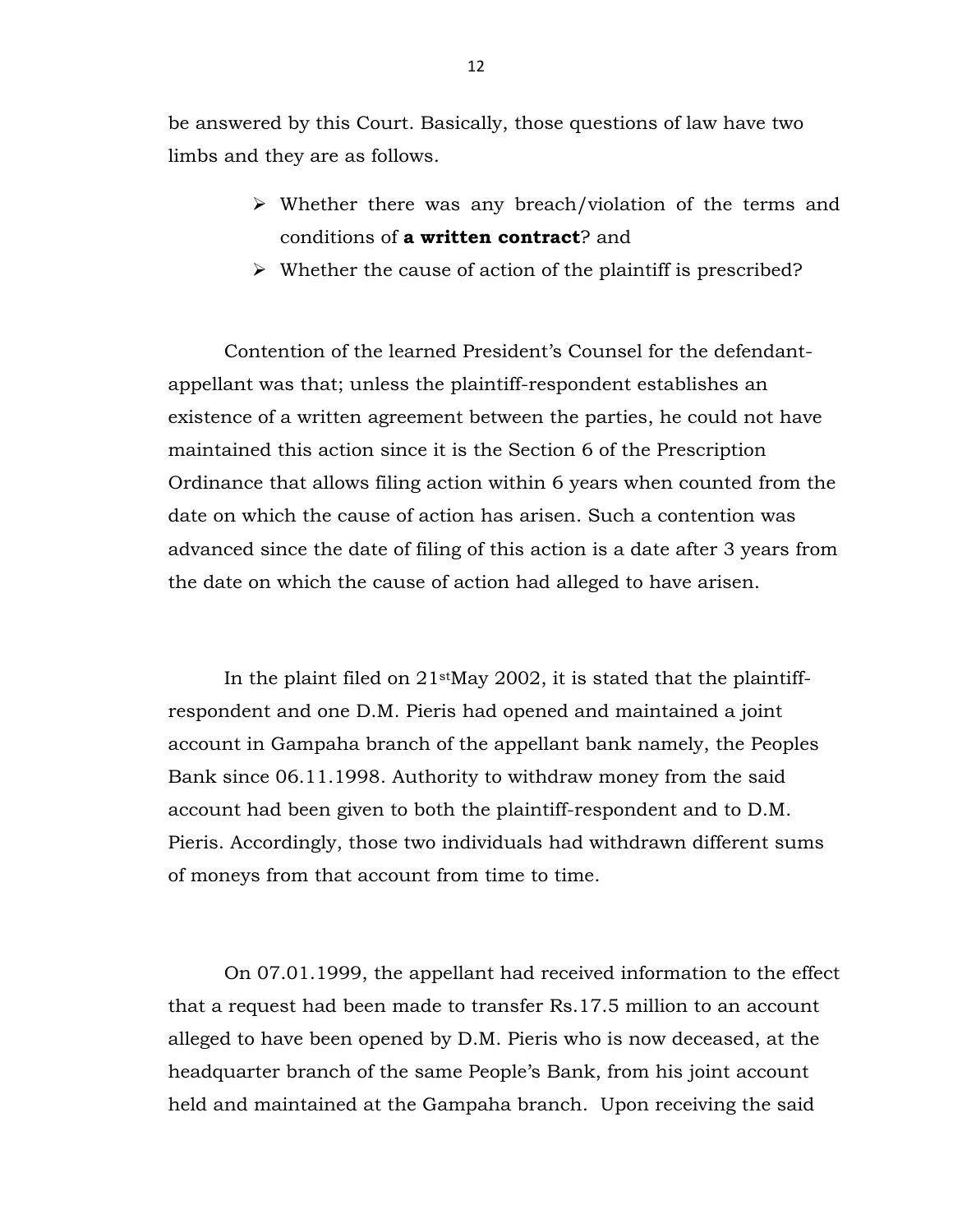information, plaintiff-respondent had made several inquiries from the authorities concerned and finally he had made a complaint to the police as to the opening of the account at the head quarter branch by D.M.Peiris. Accordingly,the police have reported facts in this regard to the Magistrate's Court of Gampaha. In the Magistrate's Court of Gampaha, an EQD Report had been called for, to ascertain the correctness of the signature of D.M. Pieris in order to find out whether D.M. Pieris has in fact opened the aforesaid account at the headquarter branch. Examiner of Questioned Document, by the letter marked 'P5' has reported that it is not the signature of D.M. Peiris which is found in the mandate that was used to open the said account at the headquarter branch. Assistant EQD S.A.Batakandage who has signed the report has testified in court in support of this fact. The aforesaid mandate which was examined by the EQD had been marked in evidence as 'X1', 'X2' and 'X3'. Accordingly, it was found that the account to which the aforesaid Rs.17.5 million had been transferred was not opened by D.M. Pieris. Therefore, it is manifestly clear that a fraud had been committed when making the application to open the account at the headquarter branch. Accordingly, the transfer of funds to the said account which had been opened fraudulently at the headquarter branch becomes an illegal act.

I will now look at the issue of prescription in the light of the aforesaid fraudulent act that surfaced with the production of the EQD report marked P5. This EQD report is date 30.11.1999 and is found at page 237 in the appeal brief. In that context, the law is that commencement of the period of prescription begins on the day of such a fraudulent act came into existence or in the case of concealed fraud until there is knowledge of the fraud or until the party defrauded might by due diligence have come to know of it. In this regard, I will refer to